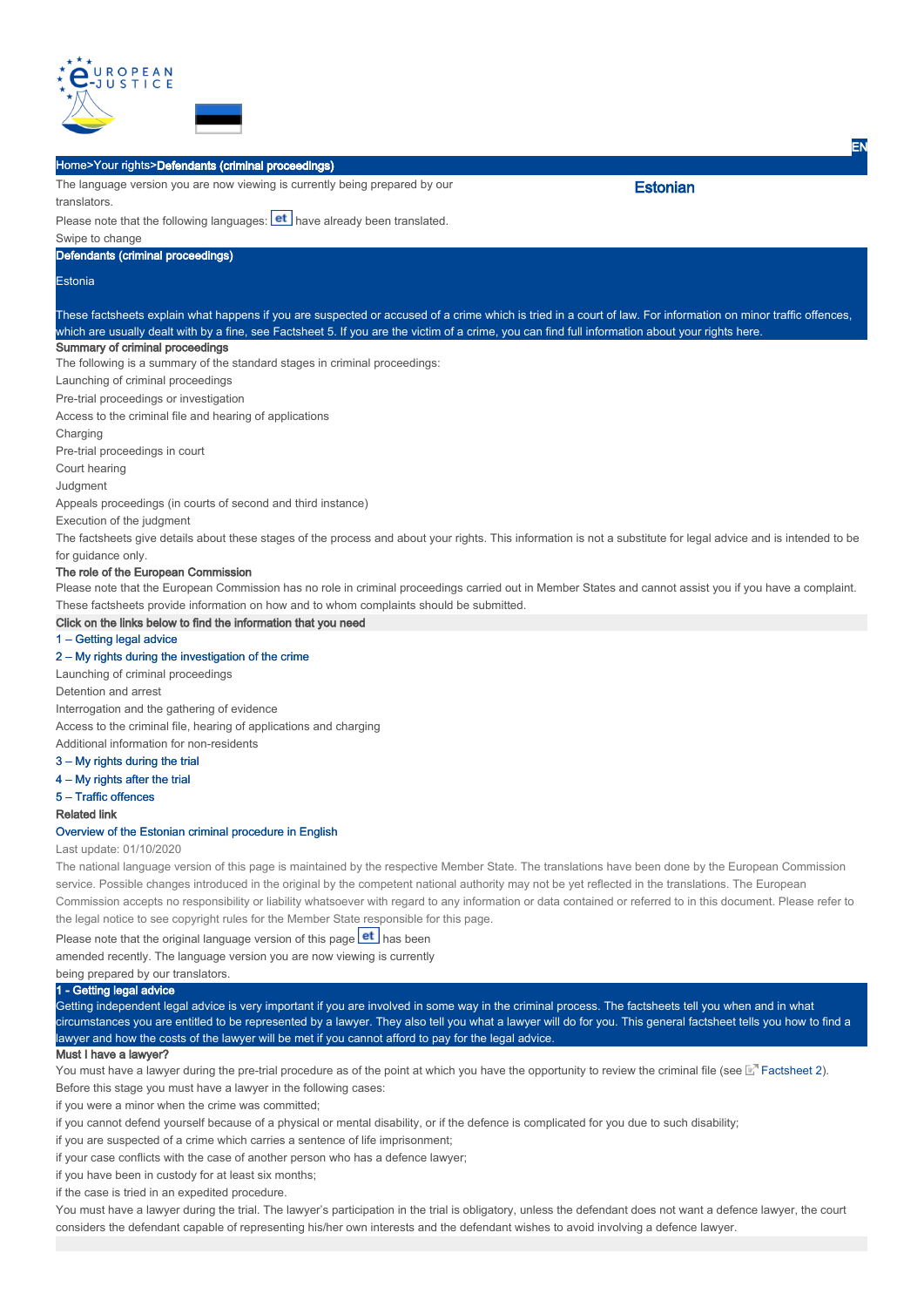#### Finding a lawyer

You have the right to select your own lawyer, who agrees to represent you on the basis of a contract. The names and contact details of lawyers are available on the homepage of the **E'** Estonian Bar Association.

If you do not have a contracted lawyer, or your lawyer cannot represent you, you have the right to request that a lawyer be appointed for you. In this case the Estonian Bar Association appoints a lawyer to represent you.

Your right to have a lawyer appointed for you by the Estonian Bar Association does not depend on your economic situation. You need not reveal details about your financial situation when applying for a lawyer.

If you want to have a lawyer appointed by the Estonian Bar Association, you must submit a request to the investigating agency, prosecution or the court. In certain proceedings, the lawyer's participation is obligatory. If in those proceedings you have not selected a lawyer for yourself, the investigating body, the Prosecutor's Office or the court will appoint one for you. You need not apply for a lawyer.

#### Paying for the lawyer

You must pay for the services provided by a lawyer you selected. The lawyer's fee and the conditions of payment are included in the client contract. If you do not want to hire a lawyer yourself, you have the right to have a lawyer provided by the state. A lawyer appointed by the Estonian Bar Association will be paid by the state. You do not have to pay the lawyer. If the court finds you guilty, you will be obliged to reimburse the state for the lawyer's fees.

#### Can I replace my lawyer?

You have the right to replace the lawyer you selected. If a lawyer was appointed for you, you have the right to replace the lawyer if the original lawyer and the new lawyer agree. If the lawyer appointed for you has been incompetent or careless, you have the right to submit an application to the court asking for that lawyer to be removed and for the Estonian Bar Association to appoint a new one.

#### Related links:

### **The Estonian Bar Association**

Last update: 01/10/2020

The national language version of this page is maintained by the respective Member State. The translations have been done by the European Commission service. Possible changes introduced in the original by the competent national authority may not be yet reflected in the translations. The European Commission accepts no responsibility or liability whatsoever with regard to any information or data contained or referred to in this document. Please refer to the legal notice to see copyright rules for the Member State responsible for this page.

#### y rights during the investigation of the crime and before the case reaches the court

Criminal proceedings have two stages: the pre-trial procedure or investigation, and the trial. Criminal proceedings may also be terminated without reaching court (for example, when it is established during the investigation that no crime was committed). You can be found guilty of a crime only in court. What is the aim of the criminal investigation?

The aim of the criminal investigation is to establish whether a crime was committed and what the circumstances of the crime were. During the investigation, the evidence of the alleged crime will be collected, the circumstances established, and a decision will be made about whether the evidence is sufficient to charge you with the crime.

What are the stages of the criminal investigation?

### Initiating criminal proceedings

Criminal proceedings are initiated by an investigating body (the police or some other state body with the power to do so) or the Prosecutor's Office. Criminal proceedings are initiated when the police or the Prosecutor's Office have received information about the alleged crime.

#### Detention and arrest

If the investigating body has good reason to suspect that you have committed a crime, you may be detained as a suspect for up to 48 hours. If you are detained, the investigating body must question you without delay.

If it becomes evident during the investigation that there are no grounds for detaining you, you must be released immediately. If the Prosecutor's Office is convinced that you need to be detained longer so that you do not evade investigation or commit new crimes, they must request a warrant for your arrest from a court.

If this happens you will be brought before a judge within 48 hours of the time of your detention. The judge decides whether arrest is appropriate. If the judge finds that there are no grounds for your arrest, you will be released immediately.

### Questioning and the collection of evidence

The aim of an investigation is to collect evidence confirming the circumstances of a crime. For this purpose the suspect, the victim and the witnesses will be questioned, evidence collected, forensic analyses performed and surveillance activities conducted. All the actions taken to collect evidence must be documented in accordance with the law. To charge you, only lawful evidence that has been collected legally can be used.

#### Granting access to the criminal file, hearing applications and presenting charges

A criminal file is created, containing details of the criminal investigation and the evidence. When the criminal investigation is completed, the Prosecutor's Office gives a copy of the criminal file to the defence lawyer. Your lawyer will tell you about the evidence which has been collected and the basis of the charges against you.

You and your lawyer have the right to submit applications to the Prosecutor's Office (for example to include additional evidence in the file, to have the criminal proceedings terminated, etc.). The Prosecutor's Office must decide on these applications. If the Prosecutor's Office does not satisfy an application, you can present the same application again in court during the trial.

If, after the file has been presented to you and decisions have been taken on any applications, the prosecutor finds that there is enough evidence to charge you, an indictment will be drawn up.

This is a document which contains the facts and sets out the evidence on which the charge is based. The prosecutor presents the indictment to the defence lawyer and transmits it to the court. On the basis of the indictment the judge will begin the trial.

My rights during the investigation

# Initiating criminal proceedings (1)

### Detention and arrest (2)

# Questioning and the collection of evidence (3)

Granting access to the criminal file, hearing applications and presenting charges (4)

Additional information for non-residents (5)

# Initiating criminal proceedings (1)

# Why are criminal proceedings initiated?

Criminal proceedings are initiated because the investigating body has received information which suggests that a crime has been committed. This information may be based on a complaint lodged by a person or the discovery of a fact which suggests that a crime has been committed.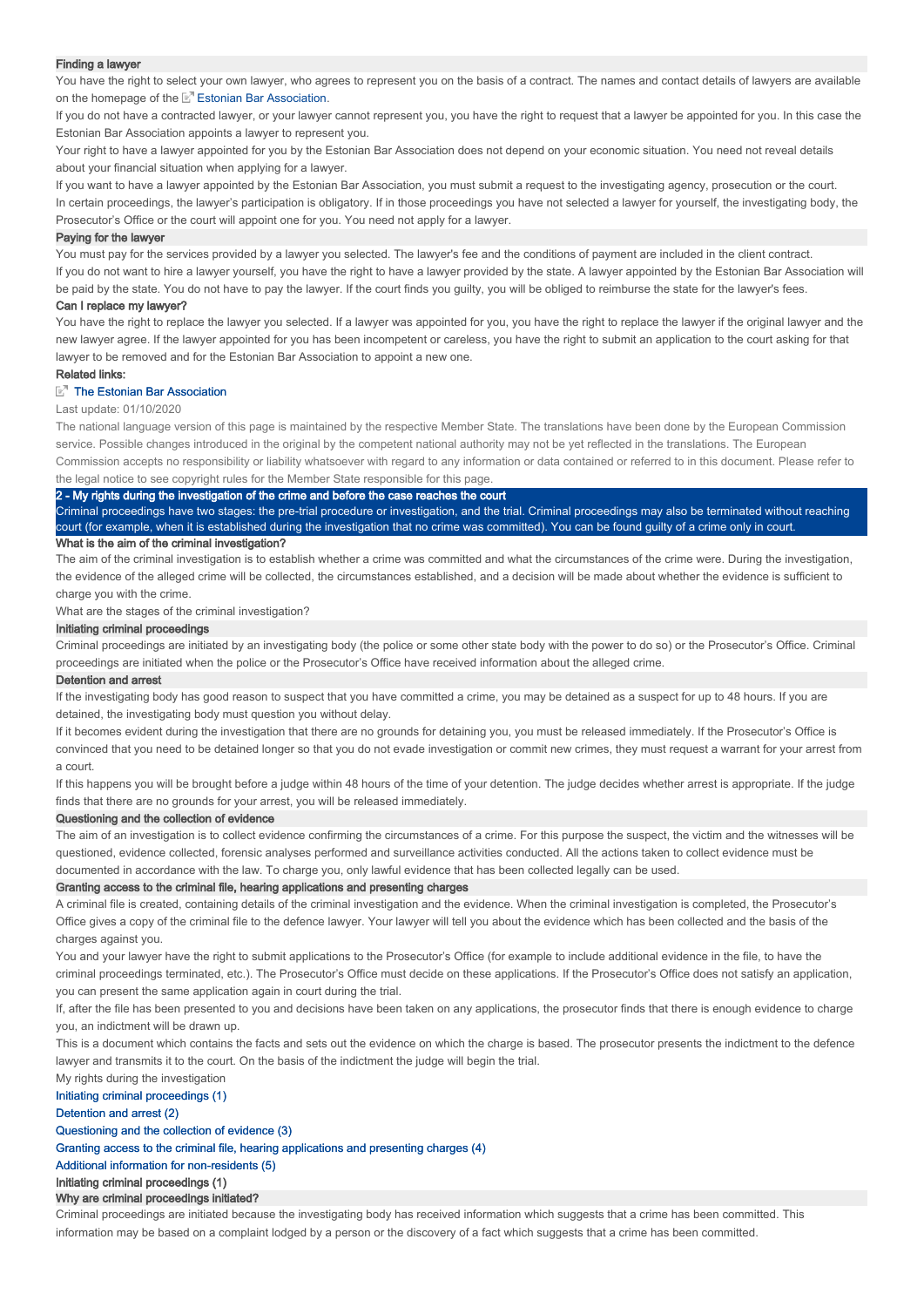The purpose of the criminal proceedings is to establish whether a crime was committed and, if so, whether the evidence is sufficient to charge a suspect with the crime.

### Who carries out the criminal investigation?

The criminal proceedings are led by  $\mathbb{E}^n$  the Prosecutor's Office, and the criminal investigation is carried out by the investigating body in accordance with the instructions from the Prosecutor's Office. In general, Let the police carry out the investigation. The investigation may also be carried out by Let the Internal Security Service, [Let] the Tax and Customs Board, [Let] the Environmental Inspectorate, [Let] the Prisons Department and Prison Service of the Ministry of Justice , the military police and  $E$  the Competition Authority.

There are certain procedural acts that the investigating bodies may carry out only with the permission of either the Prosecutor's Office or the court.

#### How do I learn that criminal proceedings have been initiated?

Criminal proceedings begin with the first procedural act. If you are suspected of having committed a crime, you will learn that criminal proceedings have been initiated when you are detained as a suspect or called to an investigator and questioned.

### Why might I be suspected of having committed a crime?

You may be treated as a suspect if the investigating body has sufficient grounds to think that you have committed a crime. There may be different reasons for these grounds, for example:

you were caught committing the crime or immediately thereafter;

a witness to the crime or the victim identifies you as the person who committed it;

evidence of the crime or other information suggests that you are the person who committed it.

# What are my rights as a suspect?

Your main rights as a suspect are:

the right to be told what you are suspected of, to make statements in relation to the suspicion, or refuse to do so;

the right to know that your statements can be used against you;

the right to have the assistance of an interpreter;

the right to have the assistance of a defence lawyer;

the right to meet the defence lawyer in private;

the right to be questioned with your defence lawyer present;

the right to participate in the court hearing concerning the request for your arrest;

the right to present evidence:

the right to submit applications and complaints;

the right to inspect the records concerning a procedural act and to make statements concerning the conditions, course and results of the procedural act and concerning the records, these statements also being recorded; to agree to the application of the settlement procedure, to participate in the negotiations as part of the settlement procedure, to make proposals concerning the type and size of punishment to be applied, and to enter into or to refuse to enter into a settlement agreement.

# What are my obligations?

You are obliged:

to appear when called by the investigating body, the Prosecutor's Office or the court;

to participate in procedural acts and obey the orders of the investigating body, the Prosecutor's Office and the court.

#### What will I be told about the proceedings which are taking place?

If you are the suspect, the investigating body must explain your rights and obligations to you. You will be asked to sign a written record and, by doing so, you confirm that your rights and obligations have been explained to you.

After that you will be told what you are suspected of. This means that you are given a brief description of the crime you are suspected of having committed. You will also be given details of the legal provisions defining the act as a crime. Neither the investigating body nor the Prosecutor's Office is obliged to give you any more information before the pre-trial proceedings are complete.

# When can I speak to my lawyer?

From the moment you are confirmed as a suspect in criminal proceedings you have the right to meet and speak to your lawyer. You have the right to speak to your lawyer before the investigating body starts to question you.

# Detention and arrest (2)

# Under what circumstances can I be detained?

You can be detained as a suspect if:

you are caught committing the crime or immediately thereafter;

a witness to the crime or the victim identifies you as the person who committed it;

the evidence relating to the crime suggests that you might have committed it.

You may also be detained if the investigating body has other information suggesting that you are a suspect and:

you try to escape;

your identity has not been ascertained;

the investigating body is of the opinion that you may continue committing crimes, evade the criminal proceedings or impede them in some other way.

You may be detained and arrested for the purposes of surrender or extradition to another country (see Questioning and the collection of evidence (3)).

#### Who can detain me?

The investigating body has the right to detain you. If you are caught while committing a crime or immediately afterwards, or if you make an attempt to escape, anyone can take you to the police for detention.

# How will I learn why I was detained and what happens later?

When detaining you, an official from the investigating body must inform you of the reason for your detention and explain to you your rights and obligations. The official will draw up a document concerning your detention which sets out the legal basis for your detention and the circumstances of the crime which you are suspected of having committed. You have the right to make applications and demand that these be included in the document on detention.

#### I do not speak the local language. How do I understand what is going on?

The investigating body must inform you without delay in a language and manner understandable to you of the reasons for your detention and of your rights The investigating body must provide you with an interpreter if you need one. Only interpretation is provided, not written translation.

#### Can I inform the people close to me of my detention?

You have the right to inform at least one person of your choice who is close to you. This takes place through the investigating body. This means that you have the right to ask that a notice be passed on to a person of your choice, and this is done by the investigating body.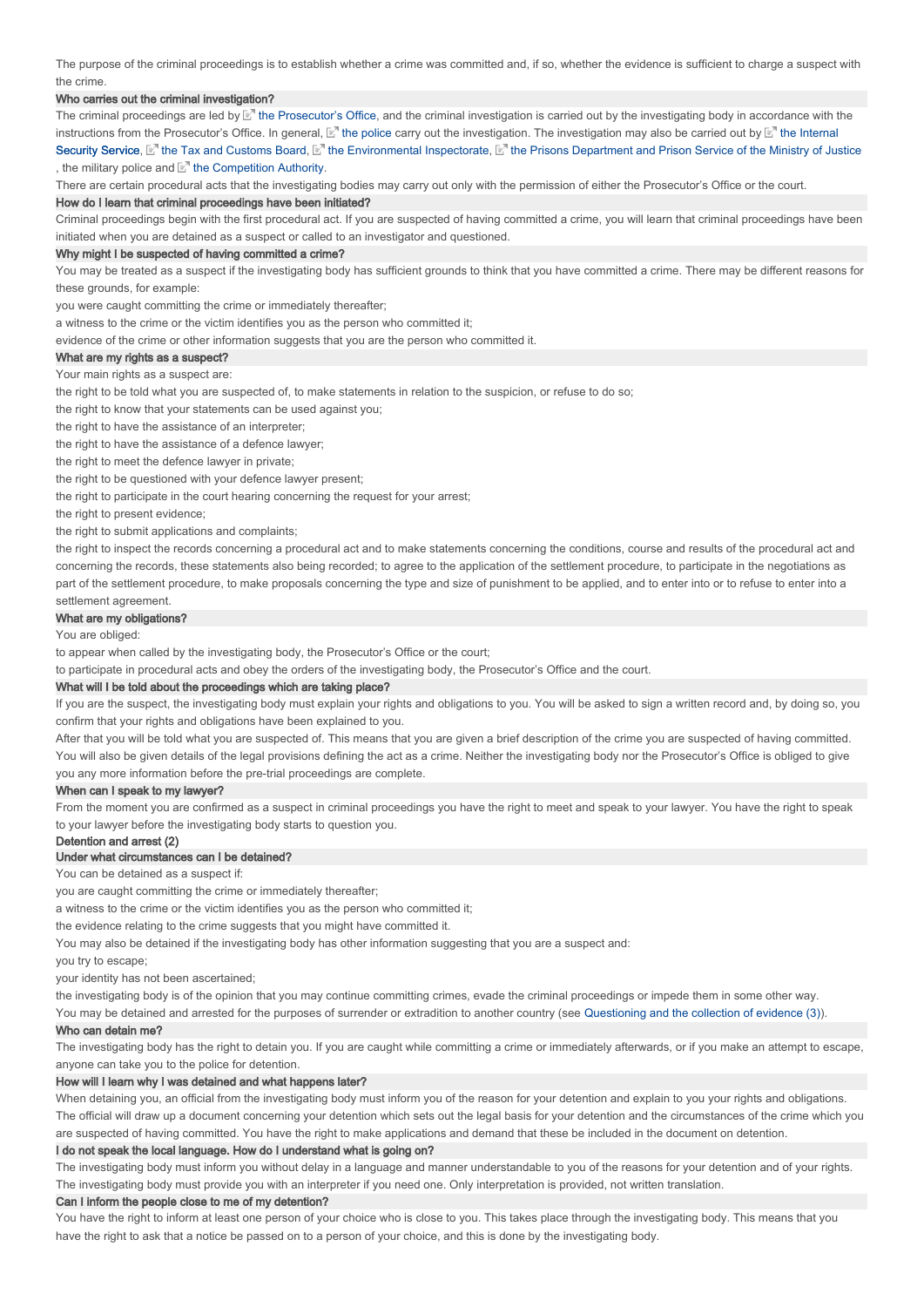If the investigating body is of the opinion that it could harm the criminal proceedings to notify the person of your choice about your detention, it can refuse. The Prosecutor's Office must authorise any such refusal.

### How long can I be detained?

You can be detained for up to 48 hours. If the court has not issued a warrant for your arrest within 48 hours of your detention, the investigating body must release you without delay.

# Under what circumstances can I be arrested?

You can be arrested at the request of the Prosecutor's Office if there is reason to think that you may evade the criminal proceedings or commit new crimes. Only a judge can authorise an arrest.

#### How is the decision for my arrest made?

The investigating body takes you to a judge, who has to grant a warrant for your arrest. The prosecutor and, if you so wish, your lawyer are also called to the judge. The judge examines the file of your criminal case and questions you to check whether there are grounds for your arrest. After hearing the parties, the court approves or refuses the request for arrest. If the request for arrest is refused, you must be released immediately.

#### For how long may I be arrested?

At the pre-trial stage you cannot be held for more than six months. In extraordinary cases this may be extended. After each period of two months you have the right to request that the court review the grounds for your arrest, and the court must decide within five days whether it is justified to keep you under arrest. If the court finds that it is no longer justified to keep you under arrest, you must be released immediately.

#### Can I be freed on bail?

You have the right to request that bail be set instead of arrest. To do so you must submit an application to the court. You will be taken before a judge who will decide on the bail application. The judge must hear your opinion and that of your lawyer.

If the judge satisfies the application, you will be released from custody after the amount of the bail has been transferred to the court's account.

### Do I have the right to appeal against the warrant for my arrest?

You have the right to appeal against the warrant for your arrest. To do so you or your lawyer must lodge a written appeal with the district court through the court which issued the original arrest warrant. The appeal must be lodged within 10 days of becoming aware of the arrest warrant.

Questioning and the collection of evidence (3)

# What is the purpose of questioning and the collection of evidence?

The purpose of questioning and the collection of evidence is to ascertain and make a written record of the circumstances of the alleged crime so that they can be checked in court. The investigating body and the Prosecutor's Office are obliged to collect both information which suggests that you were involved in the crime and information which is in your favour. You do not have to prove your innocence.

#### Will I be asked for information?

If you are a suspect, the investigating body must question you without delay.

# Must I give information to the investigating body?

You do not have to give information to the investigating body or answer the questions that you are asked. You have the right to remain silent. Silence cannot in any case be interpreted as an admission of guilt. You cannot be forced to incriminate yourself or people close to you.

#### How does questioning take place?

At the beginning of the questioning you must be told that you have the right to refuse to say anything and that anything you say can be used against you. First of all you will be asked whether you committed the crime of which you are suspected.

You will be given the opportunity to state what you know about the crime under investigation. You will also be asked questions. A written record of the questioning will be drawn up. Before signing the record, you have the right to read it through. You have the right to have your comments included in the record.

## What happens if I say something that is bad for my court case?

Anything you say may be used as evidence against you.

## Can I plead guilty to all or some of the charges before the trial?

During the questioning you can plead guilty to all or some of the charges. You also have the right to do this at any time after questioning, even if you said you were not guilty during the questioning.

The criminal proceedings do not come to an end if you confess your guilt. The investigating body must still establish the circumstances of the crime and prove them. You cannot be convicted of the crime solely on the basis of your confession.

### Do I have the right to withdraw my confession later?

If you have confessed your guilt, you have the right to go back on your earlier testimony and deny your guilt later in the criminal proceedings or during the trial. However, in this case your earlier confession may be presented in court and used as evidence against you. If other evidence confirms your guilt, the fact that you withdrew your confession will be ignored, because it is unreliable.

# Can I get information about the witnesses testifying against me?

During the criminal investigation the investigating body is not obliged to give you information about which witnesses have testified against you and what these witnesses have said. You will only be told about the witnesses and their statements when you are given access to the criminal file at the end of the investigation (see Granting access to the criminal file, hearing applications and presenting charges (4)).

### Will questions be asked about my previous offences?

You may be asked about your previous offences, but you may refuse to give this information. The investigating body has the right to establish whether you have any previous offences by referring to the various registers. Any previous offences will be set out in the indictment.

# Might I be searched?

The investigating body has the right to carry out a body search to find traces of the crime, to identify the particular features of your body and to obtain other information which is important for the criminal investigation.

# Can I be asked to give fingerprints, and are DNA samples (for example hair or saliva) or other bodily fluids taken from me?

The investigating body has the right to take forensic evidence and samples from you, including fingerprints and biological material for DNA analysis. If you refuse to provide samples, the investigating body has the right to force you to provide them. However, if you still refuse to provide samples or if taking them would harm your physical integrity, this can only be done on the basis of a ruling from the investigating body. You have the right to see the ruling.

# Can my home, business premises, car, etc. be searched?

Your home, business premises, car, etc. can be searched for the purposes of finding evidence of the crime or other items necessary for solving the crime. The Prosecutor's Office or the court must issue a search warrant. If a search is required urgently, it is also allowed on the basis of a warrant from the investigating body.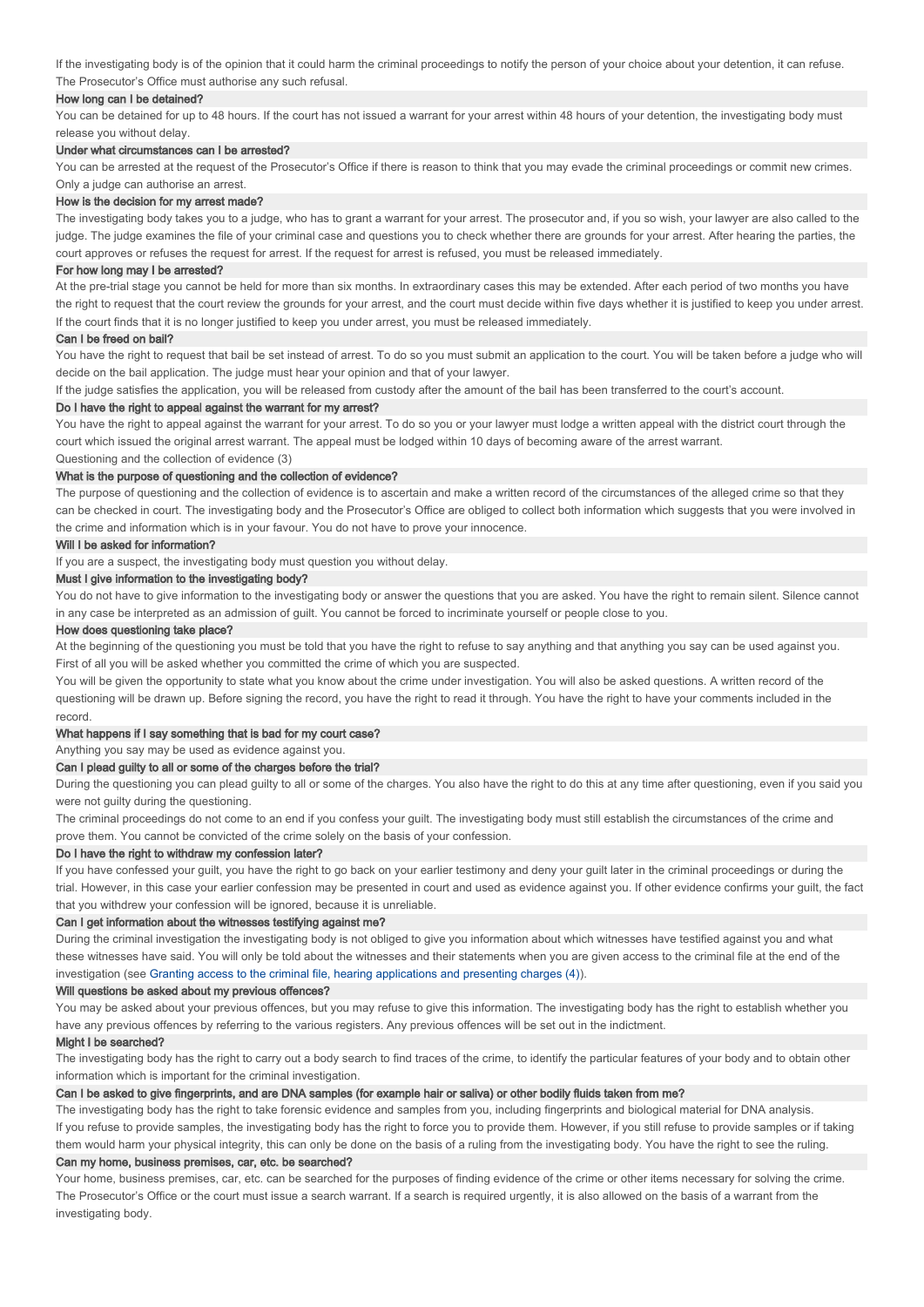The person on whose property the search is carried out must be shown the search warrant and asked to surrender the item mentioned in the warrant. If the item is not surrendered, the officials of the investigating body will carry out the search.

### Can I lodge a complaint if my rights are violated?

If your rights are violated, you have the right to complain about the activities of the investigating body and submit a complaint to this effect to the  $\mathbb E^7$ Prosecutor's Office. If the complaint concerns the activities of the Prosecutor's Office, it may be submitted to the Le<sup>r</sup> Office of the Prosecutor General #\_msocom\_1[A1] . The complaint will be reviewed within 30 days. You will be sent a copy of the decision. If you do not agree with the decision of the Office of the Prosecutor General, you have the right to lodge a complaint with a court within 10 days.

Granting access to the criminal file, hearing applications and presenting charges (4)

# For what purpose is access granted to the criminal file?

All the evidence collected during the criminal investigation and the summary of the pre-trial proceedings describing the circumstances of the crime are added to the criminal file. Allowing you as the suspect access to the criminal file is necessary so that you are aware of the charges against you and the grounds on which they are made.

#### When will I be able to see the criminal file?

If you have been declared a suspect, the criminal file will be made available to you after the criminal investigation is complete.

### How is access to the criminal file granted?

As of the moment the criminal file is made available to you, you must have a lawyer (see M Factsheet 1). The Prosecutor's Office will give a copy of the criminal file to your lawyer. Your lawyer will inform you of the contents of the criminal file.

#### How much time do I have to review the criminal file?

No specific time limit is set for reviewing the file. If the Prosecutor's Office finds that the process of reviewing the criminal file is being protracted, a time limit may be set. The Prosecutor's Office must grant enough time to ensure that you can actually exercise your right to defend yourself.

#### What is the purpose of submitting applications?

After you have reviewed the criminal file, you and your lawyer have the right to submit applications to the Prosecutor's Office. The purpose of submitting applications is to guarantee that the criminal investigation is carried out thoroughly and fairly.

You have the right to request that:

additional investigations be conducted;

new evidence presented by you be included in the file;

material that is irrelevant to the case be removed from the file, etc.

You also have the right to request that the Prosecutor's Office terminate the criminal proceedings if, in your opinion, there are no grounds for continuing with them. In addition, you have the right to request that the case be dealt with through a simplified procedure which is laid down by law (e.g. the settlement procedure) without a normal full trial.

### How are applications submitted?

Applications are submitted to the Prosecutor's Office in written form. They must be submitted within 10 days of reviewing the criminal file. If the criminal case is large and complex, the Prosecutor's Office may extend this period to 15 days (Section 225 of the Code of Criminal Procedure, which entered into force on 1 September 2011).

### How are applications resolved?

The Prosecutor's Office reviews applications within 10 days. If the Prosecutor's Office does not satisfy an application, a ruling will be drawn up and a copy of it forwarded to you. If your application is rejected at this stage, you can still raise it again during the trial.

#### When is the charge presented?

After you have reviewed the criminal file and the Prosecutor's Office has made a decision concerning your applications, you will be charged if the Prosecutor' s Office is convinced that there is sufficient evidence to put you on trial.

#### How is the charge presented?

The Prosecutor's Office will draw up an indictment. This is a document setting out the circumstances on which the charges are based and the evidence confirming them. The Prosecutor's Office will give the indictment to you and your lawyer and send it to the court.

### Can the charges be changed before the trial?

The court can only hear a case on the basis of an indictment. The Prosecutor's Office can change or supplement the charges, but in this case a new indictment must be presented.

#### I have already been tried on the same charges in another country. What happens in that case?

If you have been found guilty on the same charges in another country or if criminal proceedings in relation to the charges have been terminated, you cannot be charged again with the same crime. In such a situation, if the criminal proceedings against you were initiated in Estonia, they must be terminated without you being charged with the crime.

### Can my case be resolved by means of a settlement?

After you have reviewed the criminal file, you have the right to apply to the Prosecutor's Office to start negotiations in the settlement procedure. If the Prosecutor's Office agrees, negotiations will begin with you and your lawyer to agree on the legal definition of the act of which you are accused and the punishment for it.

If you reach an agreement as a result of the negotiations, it will be written down and submitted to the court for endorsement. If the court endorses the agreement, you will be convicted of the crime on the conditions set out in the agreement that you made.

# Additional information for non-residents (5)

# What is the European Arrest Warrant?

The European Arrest Warrant#\_msocom\_2[A2] is a request issued by a body of a Member State of the European Union to another Member State of the European Union with a view to the detention and arrest of a particular person and the surrender of that person to the requesting country so that that country can continue criminal proceedings or imprison the person concerned.

#### What are my rights if I am detained on the basis of a European Arrest Warrant?

When you are detained, the basis for your detention must be explained to you and you must be informed that you can agree to be surrendered to another Member State. If you agree to be surrendered, you cannot change your decision later. As of your detention you have the right to free legal aid and to have the assistance of an interpreter.

#### How is my surrender to another Member State decided?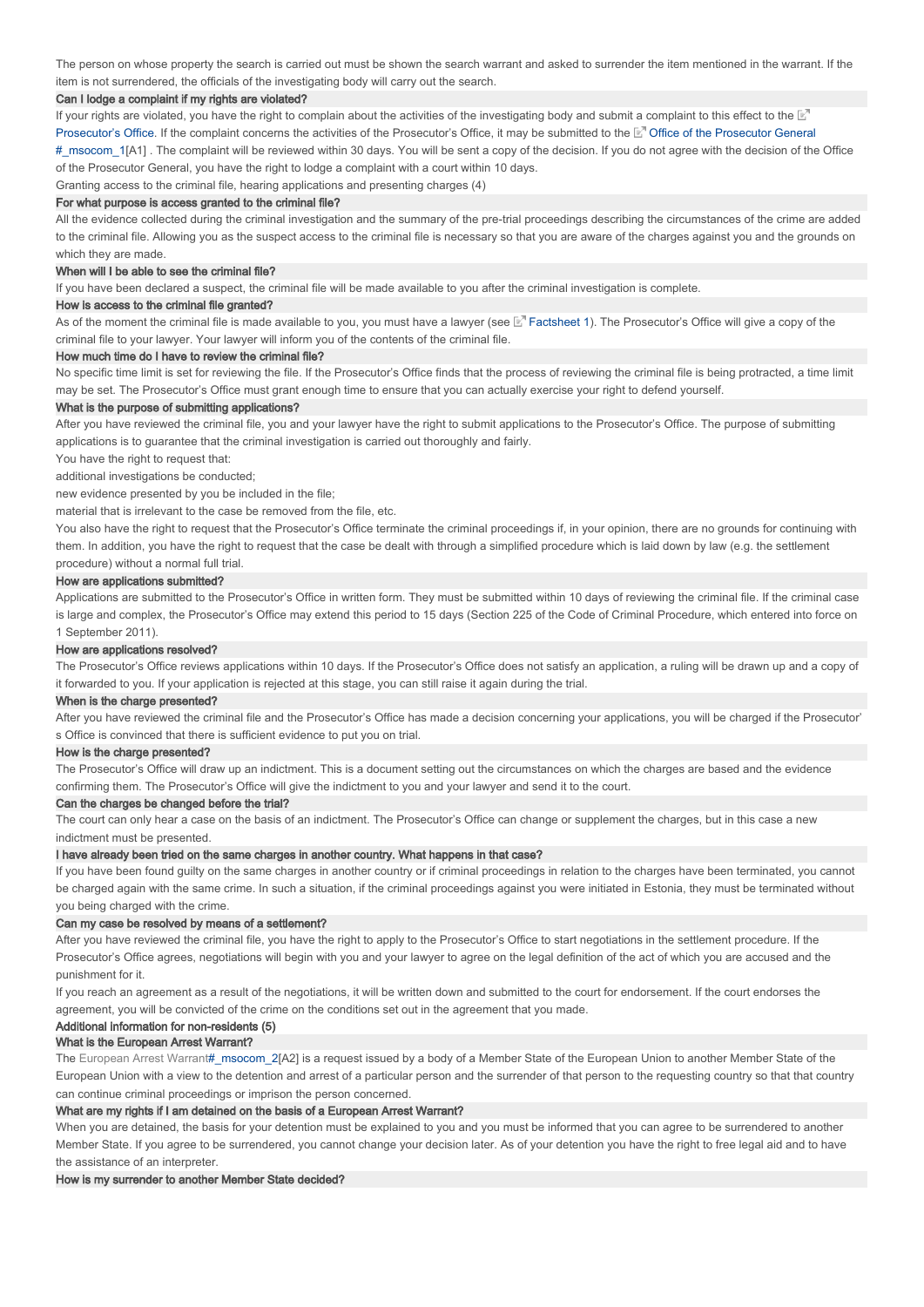The decision to surrender or to refuse to surrender you is taken by a court. You, your lawyer and the prosecutor will attend the court hearing. The court must hear your opinion about your surrender. The court will issue a ruling whereby your surrender is agreed or refused. You have the right to lodge an appeal against the ruling with a district court within three days as of receiving the ruling. The district court will review the appeal within 10 days and its decision is final.

### How quickly is my surrender to another Member State decided?

If you have agreed to be surrendered, a decision must be made within 10 days. If you have not agreed to be surrendered, the final decision to surrender or to refuse to surrender you must be made within 60 days of your arrest. In extraordinary cases this period may be extended by 30 days. If the court ruling on your surrender has entered into force, you must be extradited to the country that submitted the request within 10 days. If you are not extradited within this period, you must be released.

### Under what circumstances can I be extradited to another country?

If another country has initiated criminal proceedings against you and drawn up a warrant for your arrest or if a court in that country has imposed a custodial sentence on you, that country can apply for your extradition. If Estonia has received a request from another country for your extradition or a request through Interpol for your arrest, you may be detained and arrested for the duration of the extradition procedure. During the extradition procedure you may be kept under arrest for up to one year. A court will decide whether your extradition should be allowed.

# Can I contact the embassy of my country if I am arrested?

If you are a foreign citizen, a copy of the warrant for your arrest will be sent to the  $\mathbb{E}^n$  Ministry of Foreign Affairs, which will inform the embassy or consulate of your home country. You have the right to request a meeting with a consular official from your country.

### Will I have the possibility of using an interpreter if I don't speak the local language?

The investigating body and the Prosecutor's Office must ensure that you are able to use the assistance of an interpreter. The interpreter must be present for all of the procedural acts in which you participate. The interpreter is obliged to translate all information relating to the procedural act precisely and in full. Only interpretation is provided, not written translation.

You can request to have the indictment translated in written form into your native language or another language you understand. Other documents which are part of the criminal proceedings are not translated in written form.

#### Must I be in the country during the criminal proceedings? Can I leave the country?

You do not need to be in the country during the criminal proceedings and you can leave the country, but you are obliged to present yourself at the investigating body when required in order to enable it to perform a procedural act. The investigating body can prohibit you from leaving your place of residence without its authorisation.

If you wish to leave your place of residence for longer than 24 hours, you need authorisation in advance from the investigating body. If you do not present yourself at the investigating body when required or you violate the prohibition on leaving your place of residence, you may be arrested.

#### Can I be questioned from a foreign country by means of telecommunication, e.g. video link?

The investigating body may question you in a foreign country by live video link. Questioning of this nature is possible only with your consent.

#### Related links

### Code of Criminal Procedure

# E<sup>7</sup> Code of Criminal Procedure in English (does not contain all the amendments)

Last update: 01/10/2020

The national language version of this page is maintained by the respective Member State. The translations have been done by the European Commission service. Possible changes introduced in the original by the competent national authority may not be yet reflected in the translations. The European Commission accepts no responsibility or liability whatsoever with regard to any information or data contained or referred to in this document. Please refer to the legal notice to see copyright rules for the Member State responsible for this page.

# 3 - My rights in court

# Where does the trial take place?

All criminal cases are resolved by ⊠" county courts. In general, the decision is made by a single judge. Criminal cases involving a crime of the first degree are heard by a court made up of the president of the court and two lay judges.

### Is the trial public?

The trial is public.

The court can declare that the trial will be held partially or fully in private:

to protect state or business secrets;

to protect morals, family or private life;

# in the interests of a minor;

in the interests of administering justice, including in cases where a public trial may endanger the security of the court, the parties to the proceedings or the witnesses.

### Can the charges be changed during the trial?

Before the end of the court hearing the Prosecutor's Office may change the charges or add charges against you. If this happens, the Prosecutor's Office will draw up a new statement of charges. This will not be done if the charges are changed to your benefit. If the charges are changed, you and your lawyer have the right to request that the trial be postponed, so you can prepare your defence.

#### What happens if I plead quilty to some or all the charges during the trial?

Your confession is treated as one piece of evidence of the crime. If you plead guilty, the Prosecutor's Office still has to prove your guilt with other evidence.

# Must I be present at the trial? Can it be carried out without me?

It is obligatory for the accused to participate in the trial. Exceptionally, the trial can be carried out without you in the following cases:

where you have created a disturbance at the trial and ignored the judge's orders, and been sent out of the courtroom as a result;

you are outside the Republic of Estonia, and have failed to appear in court and it is possible to hear the case in your absence;

where after your interrogation in the court you are in such a state that you are unable to continue participating in the trial and it is possible to hear the case in your absence.

#### If I live in another country, can I participate via video link?

The court has the right to allow you to participate in the trial via video link if it is problematic for you to appear in court. This is possible only with your consent. Will I be provided with translation if I do not understand what is going on?

If you cannot understand the language of the trial, the court must provide you with an interpreter during the trial. Only interpretation is provided (no written translation).

#### Must I have a lawyer? Will I be given a lawyer?

You must have a lawyer and if you have not selected a lawyer yourself, one will be appointed for you by the Estonian Bar Association (see  $\mathbb{E}$ " Factsheet 1).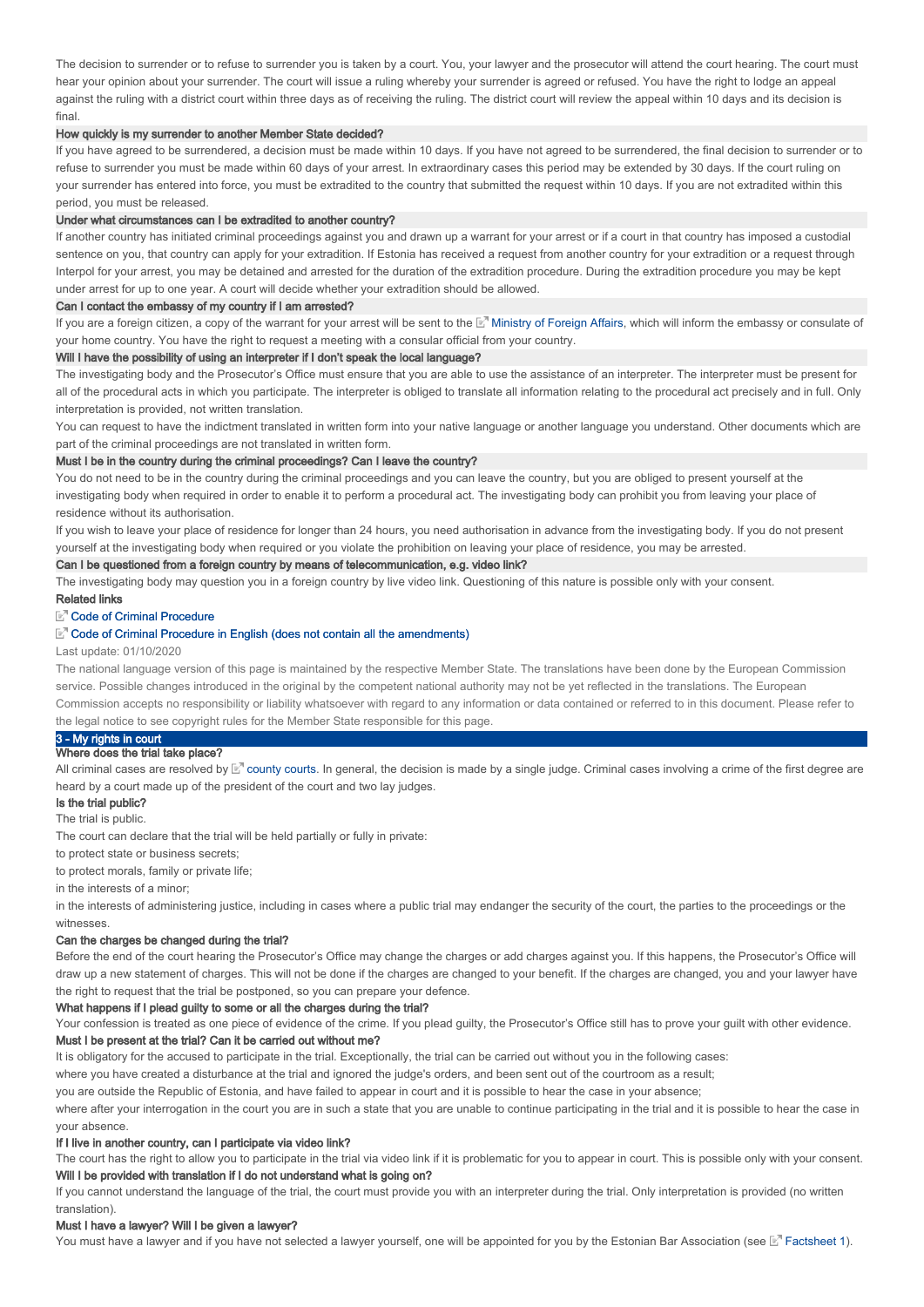## Can I speak during the trial? Must I speak during the trial?

You have the right to speak during the trial and express your opinion about all the circumstances of your case. You do not have to speak during the trial and you have the right to remain silent.

# What happens if I do not tell the truth during the trial?

The accused is not obliged to tell the truth in court. If you do not tell the truth, no sanctions can be imposed on you. If during the trial it is proved that you have lied in court, your entire testimony (including the truthful part) may be considered unreliable. In that case your testimony is not considered as evidence.

## Can I challenge the evidence which is presented against me?

You have the right to present objections to the evidence given against you to the court. The evidence will not be allowed to be used in court if it was obtained in fundamental breach of the law. You have the right to challenge the reliability of the evidence as well as whether it is legally admissible.

You and your lawyer may challenge the evidence orally and in writing during each stage of the proceedings until the end of the trial.

# What kind of evidence can I present on my behalf?

You have the right to present in court all evidence which is relevant to the case and has been obtained legally.

# What conditions apply to my evidence?

Generally, in order to present new evidence, a request must be submitted after reviewing the criminal file or at least three working days before the preliminary hearing. However, it is also possible to present new evidence during the trial if it was not possible, for objective reasons, to present it earlier.

### Can I use a private detective to collect evidence?

You have the right to use a private detective in order to obtain evidence. Evidence collected by a private detective is admissible in court if the private detective has obtained the evidence without breaching the law.

### Can I request witnesses to speak in my favour?

You have the right to request that people who have important information which is necessary for resolving your case be invited to the court.

Can I or my lawyer ask questions of other witnesses in my case? Can I or my lawyer challenge what they say? You, and your lawyer, have the right to question all the witnesses. You have the right to express your opinion about the relevance and truthfulness of the

witness's statements. You have the right to present evidence which will prove the witness's statements wrong or cast doubt on their reliability. Will information about my previous offences be taken into account?

Only the information about your previous offences which is recorded in the M punishment register and has not been removed from your criminal record (an offence is removed from your criminal record within 1–15 years of serving your sentence, depending on the severity of the offence) may be taken into account.

Information from other countries about your previous offences can also be taken into consideration. The offences to be taken into account in court must be set out in the statement of charges. In the case of certain crimes, the fact of having committed a similar crime previously may result in a more severe punishment being imposed.

# What are the possible outcomes of the trial?

After the hearing, the court either acquits or convicts you. You will be acquitted if, during the trial, it is not proved that the crime was committed or that you committed it. You will also be acquitted if the Prosecutor's Office drops the charges. You will be convicted if it is proved in court that you committed the crime. If you are found guilty, the court will impose a punishment on you according to law. The possible punishments are:

a fine, which may be 30 to 500 times your average daily income;

imprisonment for between 30 days and 20 years, or a life sentence.

If you agree, the court can replace imprisonment with community service.

In certain circumstances, the court may also decide to grant you probation. If this is the case, you will not have to serve the original sentence or you will only have to serve part of it, unless you commit a new crime during the probation period. The probation period is 3 to 5 years.

In addition to the principal punishment, the court may impose additional punishments, such as prohibiting you from engaging in certain activities or expelling you from Estonia. Also, any property connected with the crime can be confiscated.

#### What is the role of the victim during the trial?

The victim has the right to participate in the trial, make statements and present evidence, demand damages to cover losses caused by the crime and express an opinion about the sentence proposed by the Prosecutor's Office for your punishment.

## Related links

# E<sup>7</sup> Code of Criminal Procedure

Code of Criminal Procedure in English (may not contain all the amendments)

## **E**<sup>n</sup> Penal Code

#### Penal Code in English (may not contain all the amendments)

Last update: 01/10/2020

The national language version of this page is maintained by the respective Member State. The translations have been done by the European Commission service. Possible changes introduced in the original by the competent national authority may not be yet reflected in the translations. The European Commission accepts no responsibility or liability whatsoever with regard to any information or data contained or referred to in this document. Please refer to the legal notice to see copyright rules for the Member State responsible for this page.

Please note that the original language version of this page  $\text{et}$  has been

amended recently. The language version you are now viewing is currently

being prepared by our translators.

## 4 - My rights after the court has made its decision

# Can I appeal the judgment?

You have the right to appeal the judgment. You can appeal both your conviction and the sentence. You have the right to appeal the entire judgment or part of it.

## How do I appeal?

You must inform the court which convicted you that you wish to lodge an appeal. You must do that in writing within 7 days of the court decision being made public. This can also be done by fax.

The appeal is to be presented to the court which made the judgment within 15 days of the date when you first got the opportunity to review the judgment. The appeal is to be made in writing and sent to the court by mail or by fax. Appeals drawn up by the Prosecutor's Office and the legal counsel are also sent to the court electronically.

The court which issued the judgment sends the appeal and the criminal file to the  $\mathbb{E}^n$  district court#\_ftn1.

# What happens if I appeal?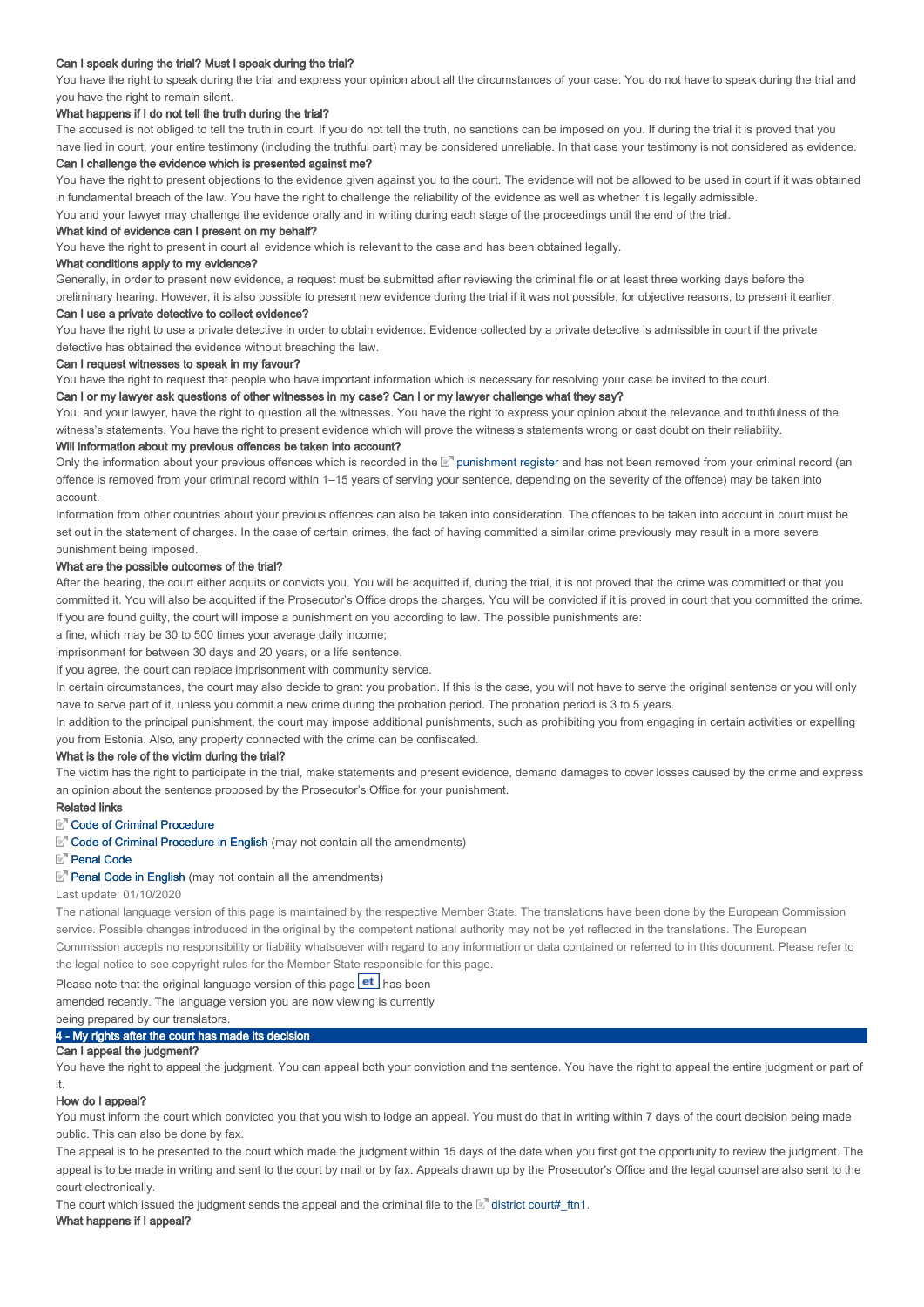If you appeal, the initial judgment will not be enforced until the district court has made its decision. If you have been arrested before the judgment is made, or after that, you will not be released on the basis that you have appealed. You can be kept under arrest until a decision is made on the appeal. There is no time limit set by law for consideration of the appeal, but it must be carried out within a reasonable time.

### Can I present new evidence for my appeal? What conditions apply?

You have the right to present new evidence on appeal, if you have a valid reason for not having presented this evidence before.

#### What happens at the hearing in the court of appeal?

At the hearing in the district court the arguments raised in the appeal will be considered. If you do not appear in court, the district court can consider the appeal without your participation. Having considered the appeal, the district court can:

dismiss the appeal;

amend the judgment of the court of first instance or make a new judgment;

annul the judgment of the court of first instance and terminate the criminal proceedings;

annul the judgment of the court of first instance and send the case back there to be reconsidered.

### Is a further appeal possible if the first appeal fails?

It is possible to submit an appeal in cassation against the decision of the district court to the  $\mathbb{E}^n$  Supreme Court.#\_ftn2 An appeal in cassation can be submitted only through a lawyer

If you wish to make an appeal in cassation, you must inform the district court within seven days of the appeal decision being made public.

The appeal in cassation itself must be presented within 30 days of the day when you first had the opportunity to review the decision of the district court. The appeal in cassation is presented to the Supreme Court through the district court which made the appeal decision.

The Supreme Court has the right to decide whether to hear the appeal in cassation or not. If the court refuses the cassation procedure, no reason need be given

### When is the conviction final?

The conviction becomes final when the judgment enters into force. This happens when the time limit for lodging an appeal or an appeal in cassation has lapsed. In the case of an appeal in cassation, the judgment will enter force if the Supreme Court has either refused the cassation procedure or made a decision in the case.

### If my appeal is successful, will there be a record of the conviction?

Your conviction will only be recorded in the punishment register if it is enforced. If the Supreme Court annuls the decision of the court which convicted you, the conviction is not recorded in the punishment register.

### If the first decision was wrong, will I get any compensation?

You have the right to compensation for the harm caused to you if you are deprived of your freedom without reason. You can apply for compensation by writing to the L<sup>am</sup> Ministry of Finance within 6 months of the entry into force of your acquittal or the ruling which brings the criminal proceedings to an end. The amount of compensation is fixed and equals 7 times the minimum daily salary in force in the Republic of Estonia for every day spent under arrest. In addition, you have the right to demand that the state reimburse the money that you paid to your lawyer.

#### I am from another country. Can I be sent back there after the trial?

If you are a foreign citizen, living legally in Estonia, and you have been convicted of an intentional crime and sentenced to prison, the court may, as an additional punishment, decide to expel you from Estonia and prohibit you from entering Estonia for 10 years. Since expulsion from Estonia is also a punishment, you have the right to appeal it.

If you do not have the right to live in Estonia, your expulsion from Estonia takes place automatically without a court decision. You have the right to challenge your expulsion by lodging a complaint with the E" Administrative Court. The fact that you have challenged your expulsion will not postpone it for the duration of the court procedure.

### I was convicted; can a new trial be brought against me on the same charges?

If you are convicted, a new trial cannot be brought against you on the same charges.

### Will information about my conviction be registered and how will this information be stored?

Information about your conviction is entered in the  $\mathbb{E}^n$  punishment register. The register is kept by the  $\mathbb{E}^n$  Ministry of Justice and is administered by the Centre of Registers and Information Systems. The information entered in the register is public, except in cases specified by law.

The information can be forwarded to foreign government bodies if so permitted by international agreements. The information about your punishment is kept without your consent. The data will be deleted after the expiry period provided by law (1–15 years from serving the sentence depending on the severity of the offence).

#### Related links

# Code of Criminal Procedure#\_ftn3

- E<sup>T</sup> Code of Criminal Procedure in English (may not contain all the amendments)# ftn4
- **Punishment Register Act**
- **E**<sup>n</sup> Punishment Register Act in English (may not contain all the amendments)# ftn6

E<sup>7</sup> Compensation for Damage Caused by State to Person by Unjust Deprivation of Liberty Act #\_ftn7

- Compensation for Damage Caused by State to Person by Unjust Deprivation of Liberty Act in English (may not contain all the amendments)#\_ftn8 in English (may not contain all the amendments)#\_ftn4<br>
English (may not contain all the amendments)#\_ftn6<br>
Caused by State to Person by Unjust Deprivation of Liberty Act #\_ftn7<br>
Caused by State to Person by Unjust Depriva
- Obligation to Leave and Prohibition on Entry Act#\_ftn9

#### $E<sup>7</sup>$  Obligation to Leave and Prohibition on Entry Act in English (may not contain all the amendments)

#### Last update: 01/10/2020

The national language version of this page is maintained by the respective Member State. The translations have been done by the European Commission service. Possible changes introduced in the original by the competent national authority may not be yet reflected in the translations. The European Commission accepts no responsibility or liability whatsoever with regard to any information or data contained or referred to in this document. Please refer to the legal notice to see copyright rules for the Member State responsible for this page.

# Please note that the original language version of this page  $\text{et}$  has been

amended recently. The language version you are now viewing is currently

# being prepared by our translators.

# 5 - Traffic offences

# How are minor traffic offences dealt with?

Punishments for exceeding the speed limit and breaking parking and other traffic rules are imposed in misdemeanour proceedings.

The misdemeanour is dealt with by the  $\mathbb{E}^n$  police either at the location where the offence is discovered or at a police station.